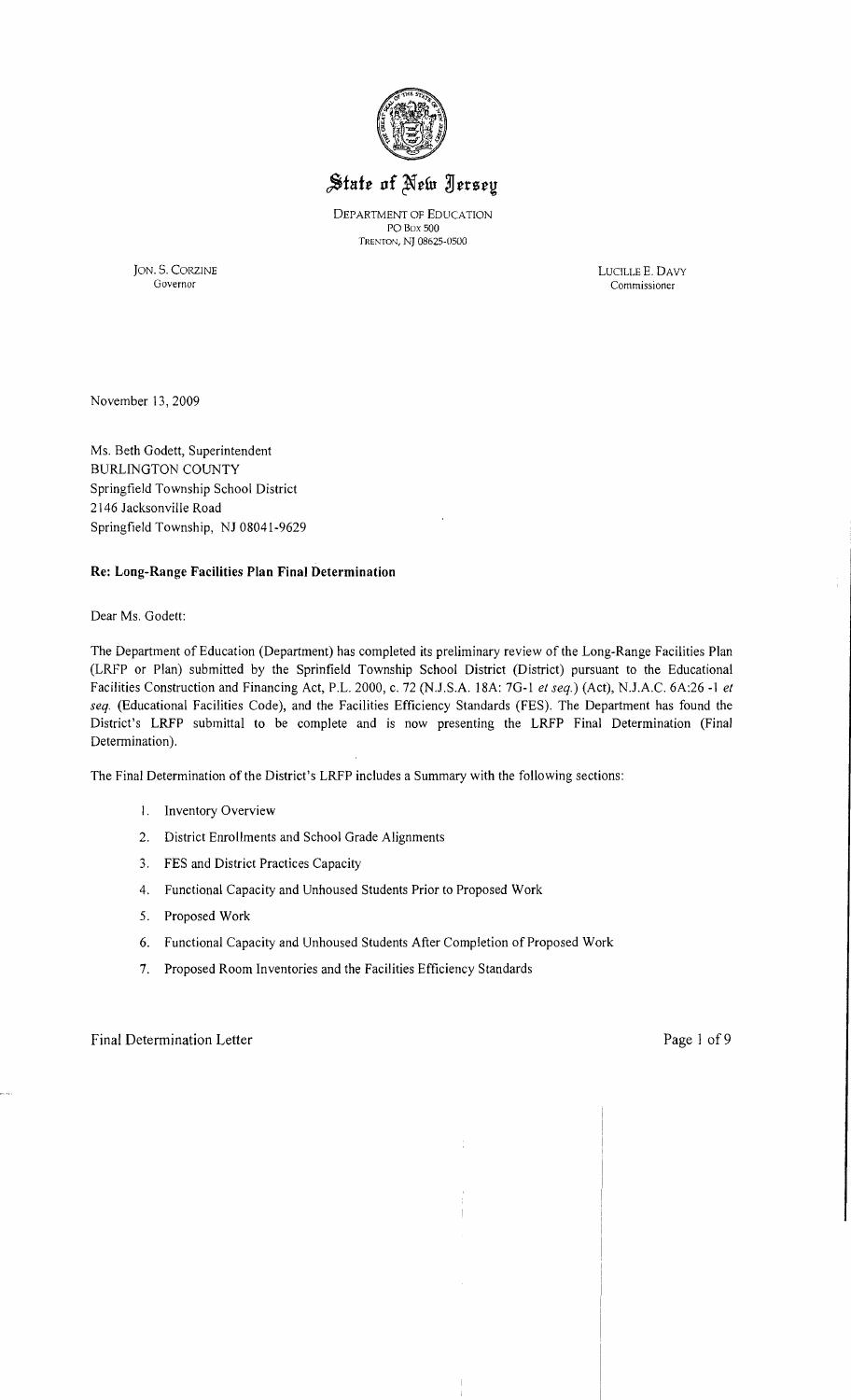Major LRFP approval issues include the adequacy of the LRFP's proposed enrollments, school capacities, and educational spaces. Approval of the LRFP, and any projects and costs listed therein, does not imply approval of an individual school facilities project or its corresponding costs and eligibility for State support under the Act. Similarly, approval of the LRFP does not imply approval of portions of the Plan that are inconsistent with the Department's FES and proposed building demolition or replacement. Determination of preliminary eligible costs and final eligible costs will be made at the time of the approval of a particular school facilities project pursuant to *N.J.S.A.* 18A:7G-5. The District must submit a feasibility study as part of the school facilities project approval process, pursuant to N*.l.S.A.* 18A:7G-7b, to support proposed building demolition or replacement. The feasibility study should demonstrate that a building might pose a risk to the safety of the occupants after rehabilitation or that rehabilitation is not cost-effective.

Following the approval of the LRFP, the District may submit an amendment to the approved LRFP for Department review. Unless and until an amendment to the LRFP is submitted to and approved by the Commissioner of the Department pursuant to N.l.S.A. 18A:7G-4(c), the approved LRFP shall remain in effect. The District may proceed with the implementation of school facilities projects that are consistent with the approved LRFP whether or not the school facilities project contains square footage that may be ineligible for State support.

We trust that this document will adequately explain the Final Determination and allow the District to move forward with the initiation of projects within its LRFP. Please contact Glenn Ferguson at the Office of School Facilities at (609) 943-5674 with any questions or concerns that you may have.

Sincerely,

Jucille Essay

Lucille E. Davy Commissioner

Enclosure

c: John Hart, Chief of Staff

Lester Richens, Burlington County, Executive County Superintendent Bernard E. Piaia, Director, School Facilities, Office of the Chief of Staff Susan Kutner, Director, Policy and Planning, School Facilities, Office of the Chief of Staff Glenn Ferguson, County Manager, School Facilities, Office of the Chief of Staff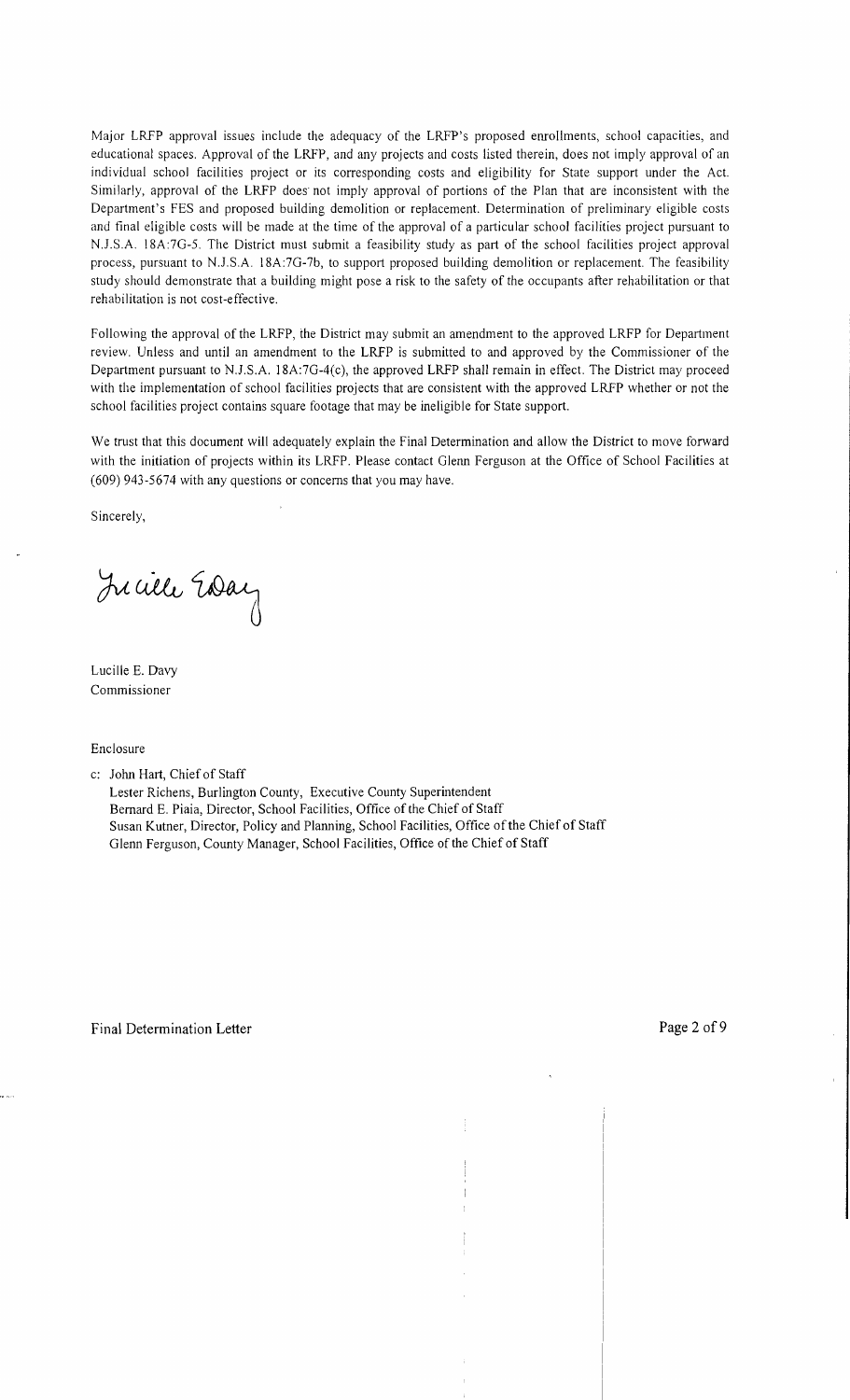## LONG-RANGE FACILITIES PLAN

## **Final Determination Summary**

## Springfield Township School District

The Department of Education (Department) has completed its review of the Long-Range Facilities Plan (LRFP or Plan) submitted by the Springfield Township School District (District) pursuant to the Educational Facilities Construction and Financing Act, P.L. 2000, *c.72* (N.J.S.A. 18A:7G-1 *et seq.*) (Act), N.J.A.C. 6A:26-1 et seq. (Educational Facilities Code), and the Facilities Efficiency Standards (FES).

This is the Department's Final Determination Summary (Summary) of the LRFP. The Summary is based on the standards set forth in the Act, the Educational Facilities Code, the FES, District entered data in the LRFP and Project Application and Tracking System (LRFP website), and District supplied supporting documentation. The Summary consists of seven sections. The referenced reports in *italic* text are standard LRFP reports available on the Department's LRFP website.

## 1. Inventory Overview

The District provides services for students in grades K-6. The predominant existing school grade configuration is K-6. The predominant proposed school grade configuration is PK3-6. The District is classified as an "Under 55" district for funding purposes.

The District identified existing and proposed schools, sites, buildings, playgrounds, playfields, and parking lots in its LRFP. The total number of existing and proposed district-owned or leased schools, sites, and buildings are listed in Table 1. A detailed description of each asset can be found in the LRFP website report titled *"Site Asset Inventory Report."* 

|                                                      | <b>Existing</b> | <b>Proposed</b> |
|------------------------------------------------------|-----------------|-----------------|
| Sites:                                               |                 |                 |
| Total Number of Sites                                |                 |                 |
| Number of Sites with no Buildings                    |                 |                 |
| Number of Sites with no Instructional Buildings      |                 |                 |
| <b>Schools and Buildings:</b>                        |                 |                 |
| <b>Total Number of Schools</b>                       |                 |                 |
| Total Number of Instructional Buildings              |                 |                 |
| Total Number of Administrative and Utility Buildings |                 |                 |
| Total Number of Athletic Facilities                  |                 |                 |
| Total Number of Parking Facilities                   |                 |                 |
| Total Number of Temporary Facilities                 |                 |                 |

## Table l' Inventory Summary

As directed by the Department, incomplete school facilities projects that have project approval from the Department are represented as "existing" in the Plan. District schools with incomplete approved projects that include new construction or the reconfiguration of existing program space are as follows: N/A.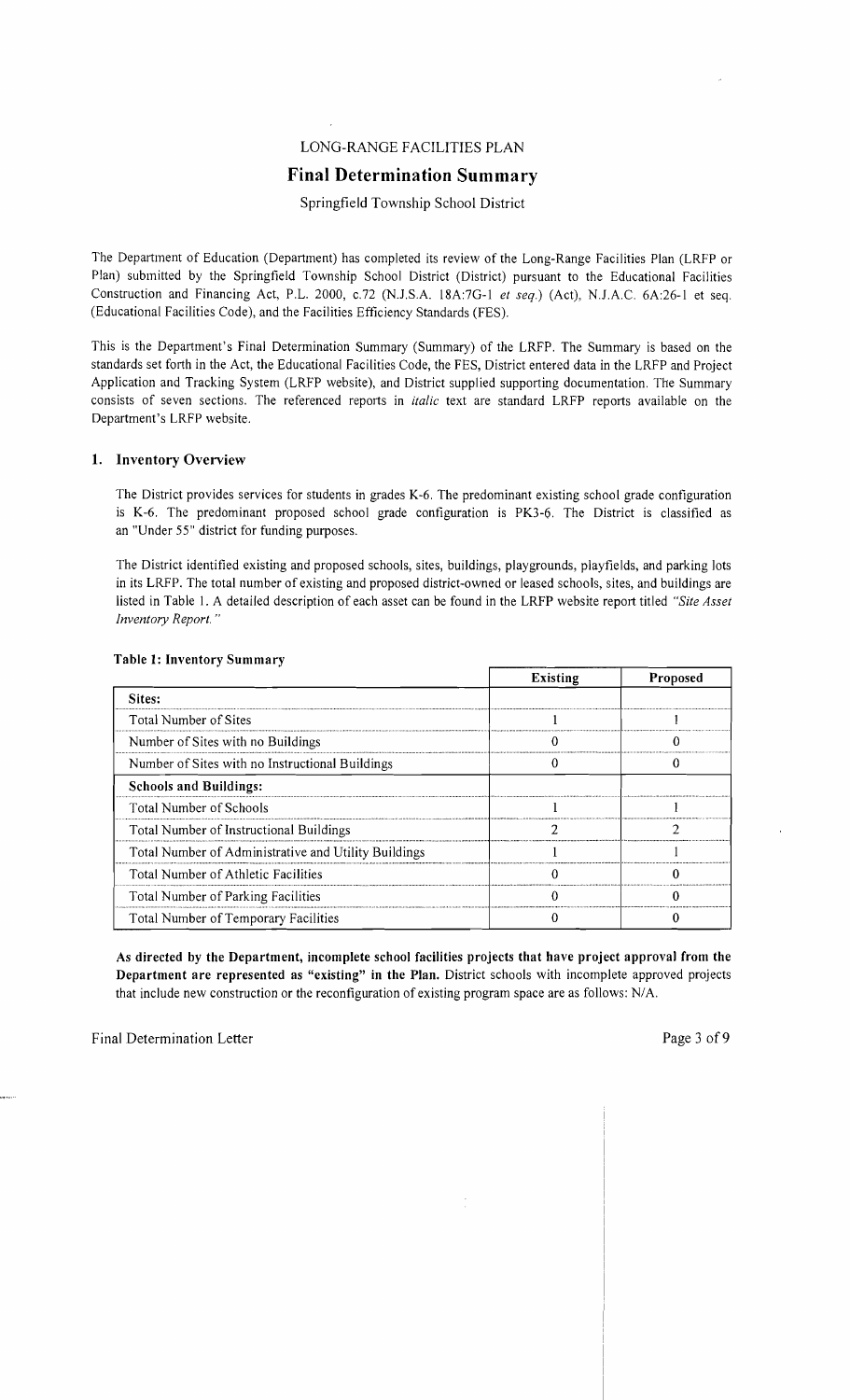Major conclusions are as follows:

- The District is proposing to maintain the existing number of District-owned or leased sites.
- The District is proposing to maintain the existing number of District-owned or operated schools.
- The District is proposing to maintain the existing number of District-owned or leased instructional buildings. The District is proposing to maintain the existing number of District-owned or leased noninstructional buildings.

FINDINGS The Department has determined that the proposed inventory is adequate for review of the District's LRFP. However, the LRFP determination does not imply approval of an individual school facilities project listed within the LRFP. The District must submit individual project applications for project approval. If building demolition or replacement is proposed, the District must submit a feasibility study, pursuant to N.J.S.A. 18A:7G-7b, as part of the application for the specific school facilities project.

## 2. District Enrollments and School Grade Alignments

The District determined the number of students, or "proposed enrollments," to be accommodated in the LRFP on a district-wide basis and in each school. The District's existing and proposed enrollments and the cohortsurvival projection provided by the Department on the LRFP website are listed in Table 2. Detailed information can be found in the LRFP website report titled *"Enrollment Projection Detail.* " Existing and proposed school enrollments and grade alignments can be found in the report titled *"Enrollment and School Grade Alignment. "* 

|                             | <b>Actual Enrollments</b><br>2008 | <b>District Proposed</b><br><b>Enrollments</b> | Department's LRFP<br><b>Website Projection</b> |  |
|-----------------------------|-----------------------------------|------------------------------------------------|------------------------------------------------|--|
| Grades K-12:                |                                   |                                                |                                                |  |
| Grades K-5, including SCSE  | 261                               | 488                                            | 446                                            |  |
| Grades 6-8, including SCSE  | 42                                | 56                                             | 56                                             |  |
| Grades 9-12, including SCSE |                                   |                                                | $\Omega$                                       |  |
| <b>Totals K-12</b>          | 303                               | 544                                            | 502                                            |  |
| Pre-Kindergarten:           |                                   |                                                |                                                |  |
| Pre-Kindergarten, Age 3     |                                   | 24                                             |                                                |  |
| Pre-Kindergarten, Age 4     |                                   | 24                                             |                                                |  |
| Pre-Kindergarten, SCSE      |                                   |                                                |                                                |  |

#### Table 2: Enrollment Comparison

*"SCSE"* = *Self-Contained Special Education* 

Major conclusions are as follows:

- The District did not elect to use the Department's LRFP website projection. Supporting documentation  $\blacksquare$ was submitted to the Department as required to justify the proposed enrollments.
- The District is planning for increasing enrollments.
- The District is not an ECPA (Early Childhood Program Aid) District.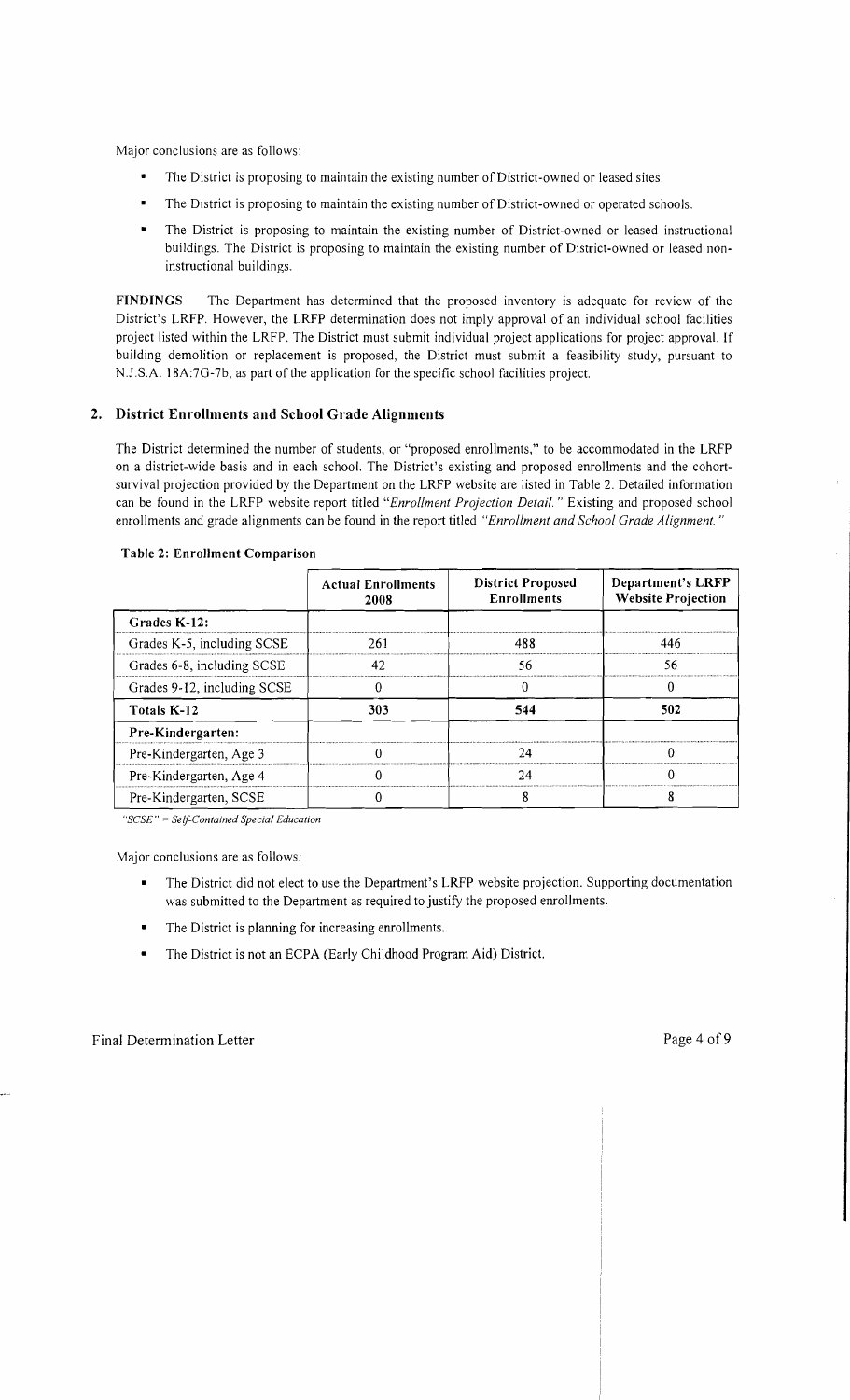FINDINGS The Department has determined that the District's proposed enrollments are supportable for review of the District's LRFP. The Department will require a current enrollment projection at the time an application for a school facilities project is submitted incorporating the District's most recent Fall Enrollment Report in order to verify that the LRFP's planned capacity is appropriate for the updated enrollments.

## 3. FES and District Practices Capacity

The proposed room inventories for each school were analyzed to determine whether the LRFP provides adequate capacity for the proposed enrollments. Two capacity calculation methods, called *"FES Capacity"* and *"District Practices Capacity,* " were used to assess existing and proposed school capacity in accordance with the FES and District program delivery practices. A third capacity calculation, called *"Functional Capacity, "*  determines Unhoused Students and potential State support for school facilities projects. Functional Capacity is analyzed in Section 5 of this Summary.

- *FES Capacity* only assigns capacity to pre-kindergarten *(if district-owned or operated),* kindergarten, general, and self-contained special education classrooms. No other room types are considered to be capacity-generating. Class size is based on the FES and is prorated for classrooms that are sized smaller than FES classrooms. FES Capacity is most accurate for elementary schools, or schools with non-departmentalized programs, in which instruction is "homeroom" based. This capacity calculation may also be accurate for middle schools depending upon the program structure. However, this method usually significantly understates available high school capacity since specialized spaces that are typically provided in lieu of general classrooms are not included in the capacity calculations.
- *District Practices Capacity* allows the District to include specialized room types in the capacity calculations and adjust class size to reflect actual practices. This calculation is used to review capacity and enrollment coordination in middle and high schools.

A capacity utilization factor in accordance with the FES is included in both capacity calculations. A 90% capacity utilization rate is applied to classrooms serving grades K-8. An 85% capacity utilization rate is applied to classrooms serving grades 9-12. No capacity utilization factor is applied to preschool classrooms.

Table 3 provides a summary of existing and proposed district-wide capacities. Detailed information can be found in the LRFP website report titled *"FES and District Practices Capacity. "* 

|                                          | <b>Total FES Capacity</b> | <b>Total District Practices Capacity</b> |  |
|------------------------------------------|---------------------------|------------------------------------------|--|
| $(A)$ Proposed Enrollments               | 328                       | 328                                      |  |
| $(B)$ Existing Capacity                  | 260                       | 767                                      |  |
| <i>*Existing Capacity Status (B)-(A)</i> | $-67$                     | -60                                      |  |
| $(C)$ Proposed Capacity                  | 317                       | 328                                      |  |
| <i>*Proposed Capacity Status (C)-(A)</i> |                           |                                          |  |

#### Table 3: FES and District Practices Capacity Summary

\* *Positive numbers signify surplus capacity; negative numbers signify inadequate capacity. Negative values for District Practices capacity are acceptable ijproposed enrollments do not exceed 100% capacity utilization.* 

Major conclusions are as follows:

• The District has appropriately coordinated proposed school capacities and enrollments in the LRFP.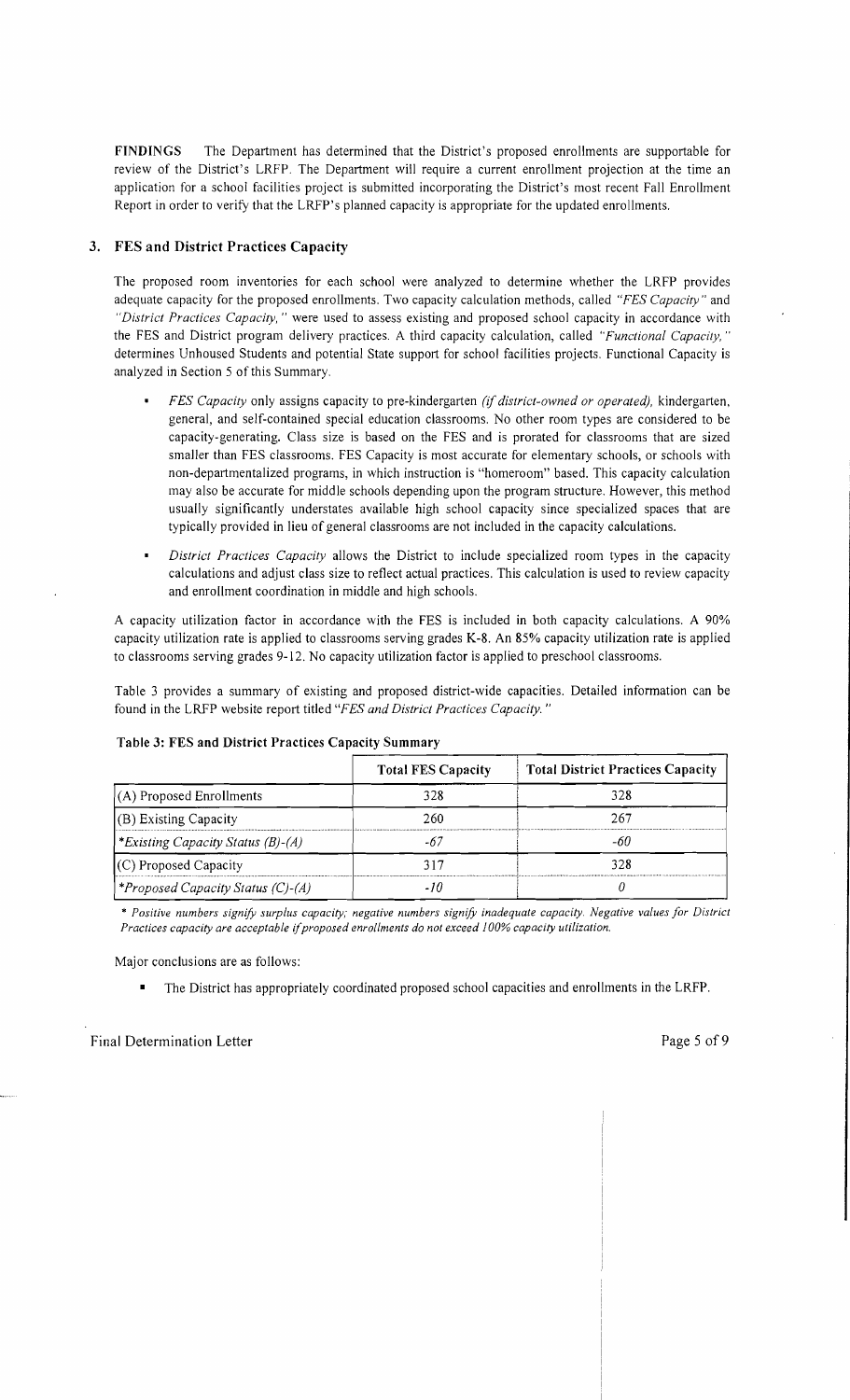• Adequate justification has been provided by the District if capacity for a school deviates from the proposed enrollments by more than 5%.

FINDINGS The Department has determined that the proposed District capacity, in accordance with the proposed enrollments, is adequate for review of the District's LRFP. The Department will require a current enrollment projection at the time an application for a school facilities project is submitted, incorporating the District's most recent Fall Enrollment Report, in order to verify that the LRFP's planned capacity meets the District's updated enrollments.

## 4. Functional Capacity and Unhoused Students Prior to Proposed Work

*Functional Capacity* was calculated and compared to the proposed enrollments to provide a preliminary estimate of Unhoused Students and new construction funding eligibility. Functional Capacity is the adjusted gross square footage of a school building *(total gross square feet minus excluded space)* divided by the minimum area allowance per Full-time Equivalent student for the grade level contained therein. Unhoused Students is the number of students projected to be enrolled in the District that exceeds the Functional Capacity of the District's schools pursuant to N.J.A.C. 6A:26-2.2(c).

*"Excluded Square Feet"* in the LRFP Functional Capacity calculation includes (1) square footage exceeding the FES for any pre-kindergarten, kindergarten, general education, or self-contained special education classroom; (2) grossing factor square footage *(corridors, stairs, mechanical rooms, etc.)* that exceeds the FES allowance, and (3) square feet proposed to be demolished or discontinued from use. Excluded square feet may be revised during the review process for individual school facilities projects.

Table 4 provides a preliminary assessment of Functional Capacity, Unhoused Students, and Estimated Maximum Approved Area for the various grade groups in accordance with the FES. Detailed information concerning the calculation and preliminary excluded square feet can be found in the LRFP website reports titled *"Functional Capacity and Unhoused Students"* and *"Functional Capacity Excluded Square Feet. "* 

| High $(9-12)$        |                        |                        |                       | 151.00            |                                               |
|----------------------|------------------------|------------------------|-----------------------|-------------------|-----------------------------------------------|
| Middle $(6-8)$       | 53                     | 48                     | 4                     | 134.00            | 610                                           |
| Elementary $(K-5)^*$ | 267                    | 244                    | 22                    | 125.00            | 2867                                          |
|                      | Proposed<br>Enrollment | Capacity               | <b>Students</b>       | (gsf/students)    | <b>Unhoused Students</b>                      |
|                      | А                      | Existing<br>Functional | $C = A-B$<br>Unhoused | Area<br>Allowance | <b>Estimated Maximum</b><br>Approved Area for |
|                      |                        | Estimated              |                       | D                 | $E = C \times D$                              |

|  | Table 4: Functional Capacity and Unhoused Students Prior to Proposed Work |  |  |
|--|---------------------------------------------------------------------------|--|--|

\**Pre-kindergarten students are not included in the calculations.* 

Major conclusions are as follows:

• The calculations for "Estimated Existing Functional Capacity" do not include school facilities projects that have been approved by the Department but were not under construction or complete at the time of Plan submission.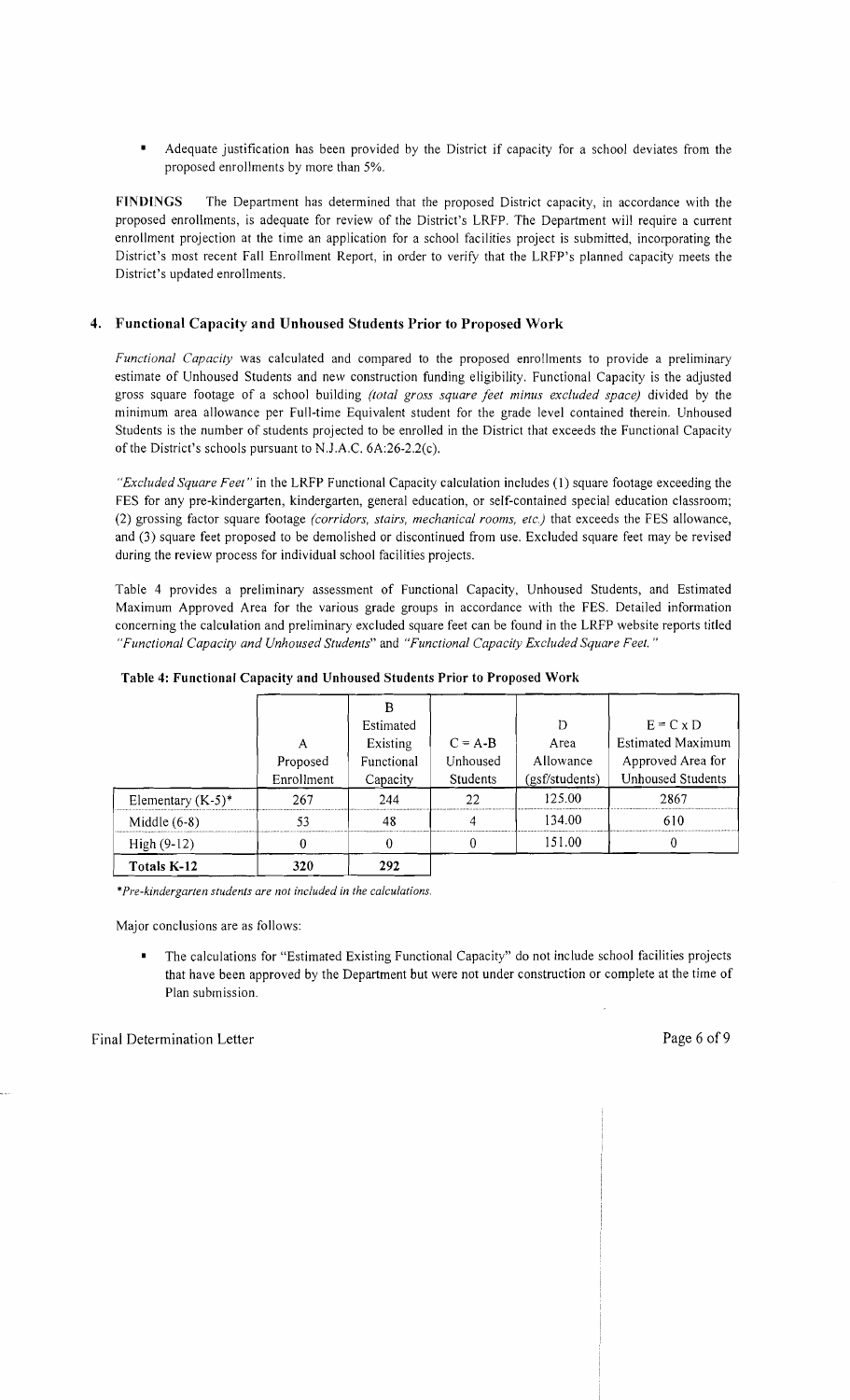- The District, based on the preliminary LRFP assessment, does not have Unhoused Students for the following FES grade groups: n/a.
- The District, based on the preliminary LRFP assessment, has Unhoused Students for the following FES grade groups: Grades PK, K-5, 6-8.
- The District is not an ECPA district. Therefore, pre-kindergarten students are not included in the calculations. Unhoused pre-kindergarten self-contained special education students are eligible for State support. A determination of square footage eligible for State support will be made at the time an application for a specific school facilities project is submitted to the Department for review and approval.
- The District is not proposing to demolish or discontinue the use of existing District-owned instructional space. The Functional Capacity calculation excludes square feet proposed to be demolished or discontinued for the following FES grade groups: n/a.

FINDINGS Functional Capacity and Unhoused Students calculated in the LRFP are preliminary estimates. Justification for square footage in excess of the FES and the determination of additional excluded square feet, Preliminary Eligible Costs (PEC), and Final Eligible Costs (FEC) will be included in the review process for specific school facilities projects. A feasibility study undertaken by the District is required if building demolition or replacement is proposed per N.J.A.C. 6A:26-2.3(b)(10).

## 5. Proposed Work

The District was instructed to review the condition of its facilities and sites and to propose corrective *"system"*  and *"inventory"* actions in its LRFP. *"System"* actions upgrade existing conditions without changing spatial configuration or size. Examples of system actions include new windows, finishes, and mechanical systems. *"Inventory"* actions address space problems by removing, adding, or altering sites, schools, buildings and rooms. Examples of inventory actions include building additions, the reconfiguration of existing walls, or changing room use.

Table 5 summarizes the type of work proposed in the District's LRFP for instructional buildings. Detailed information can be found in the LRFP website reports titled *"Site Asset Inventory," "LRFP Systems Actions Summary,* " *and "LRFP Inventory Actions Summary. "* 

| Type of Work                                                   | Work Included in LRFP |  |  |
|----------------------------------------------------------------|-----------------------|--|--|
| <b>System Upgrades</b>                                         | Υρς                   |  |  |
| <b>Inventory Changes</b>                                       |                       |  |  |
| Room Reassignment or Reconfiguration                           |                       |  |  |
| <b>Building Addition</b>                                       | Yes                   |  |  |
| New Building                                                   |                       |  |  |
| Partial or Whole Building Demolition or Discontinuation of Use |                       |  |  |
| New Site                                                       |                       |  |  |

#### Table 5: Proposed Work for Instructional Buildings

ŧ.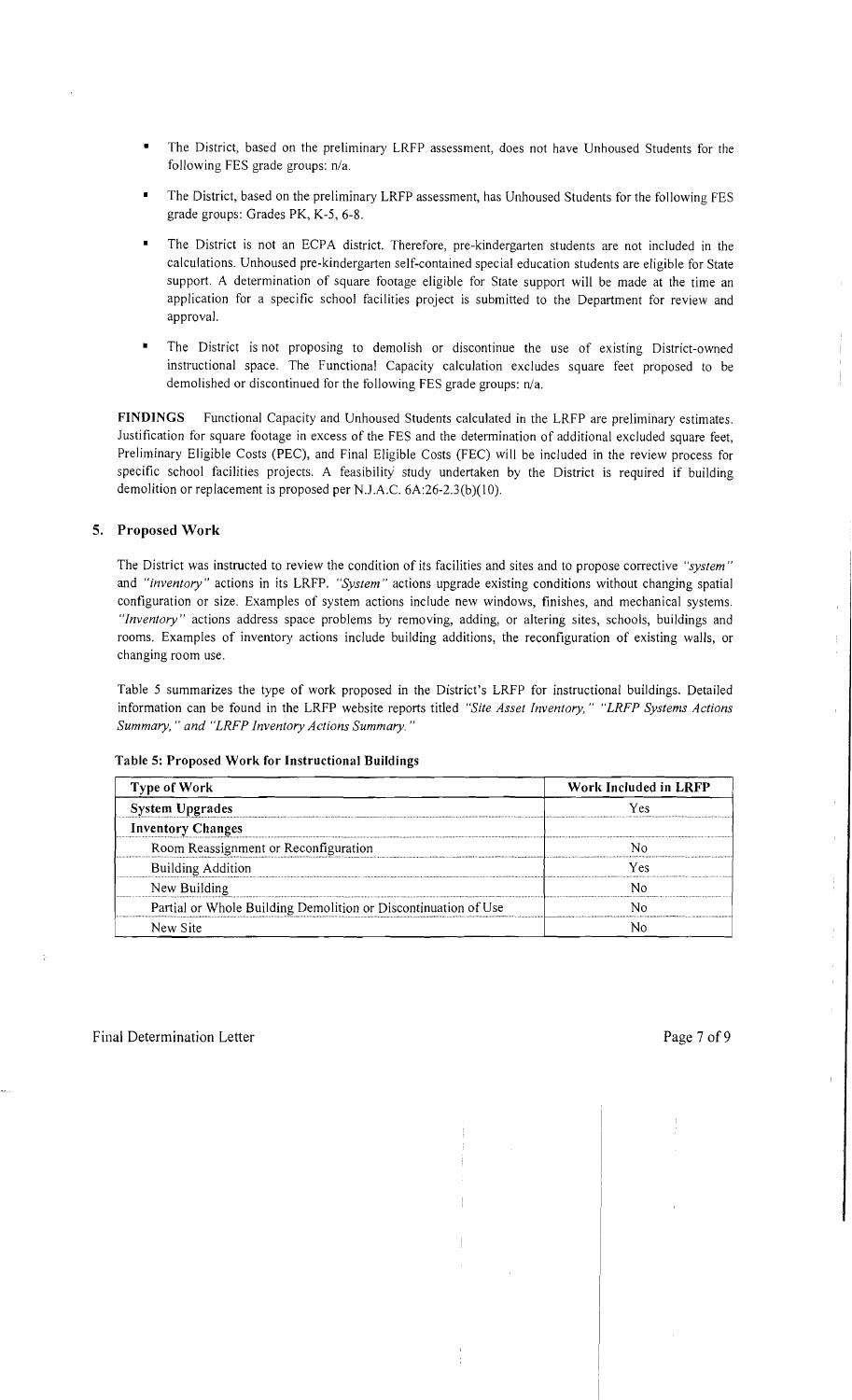Major conclusions are as follows:

- The District has proposed system upgrades in one or more instructional buildings.
- The District has proposed inventory changes, including new construction, in one or more instructional buildings.
- The District has not proposed new construction in lieu of rehabilitation in one or more instructional buildings.

Please note that costs represented in the LRFP are for capital planning purposes only. Estimated costs are not intended to represent preliminary eligible costs or final eligible costs of approved school facilities projects.

The Act (N.J.S.A. 18A:7G-7b) provides that all school facilities shall be deemed suitable for rehabilitation unless a pre-construction evaluation undertaken by the District demonstrates to the satisfaction of the Commissioner that the structure might pose a risk to the safety of the occupants even after rehabilitation or that rehabilitation is not cost-effective. Pursuant to N.J.A.C.  $6A:26-2.3(b)(10)$ , the Commissioner may identify school facilities for which new construction is proposed in lieu of rehabilitation for which it appears from the information presented that new construction is justified, provided, however, that for such school facilities so identified, the District must submit a feasibility study as part of the application for the specific school facilities project. The cost of each proposed building replacement is compared to the cost of additions or rehabilitation required to eliminate health and safety deficiencies and to achieve the District's programmatic model.

Facilities used for non-instructional or non-educational purposes are ineligible for State support under the Act. However, projects for such facilities shall be reviewed by the Department to determine whether they are consistent with the District's LRFP and whether the facility, if it is to house students (full or part time) conforms to educational adequacy requirements. These projects shall conform to all applicable statutes and regulations.

**FINDINGS** The Department has determined that the proposed work is adequate for review of the District's LRFP. However, Department approval of proposed work in the LRFP does not imply that the District may proceed with a school facilities project. The District must submit individual project applications with cost estimates for Department project approval. Both school facilities project approval and other capital project review require consistency with the District's approved LRFP.

## **6. Functional Capacity and Unhoused Students After Completion** of Proposed **Work**

The *Functional Capacity* of the District's schools *after* completion of the scope of work proposed in the LRFP was calculated to highlight any remaining Unhoused Students.

Table 6 provides a preliminary assessment of Unhoused Students and Estimated Remaining Maximum Area after completion of new construction proposed in the LRFP, if applicable. Detailed information concerning the calculation can be found in the website report titled *"Functional Capacity and Unhoused Students."*